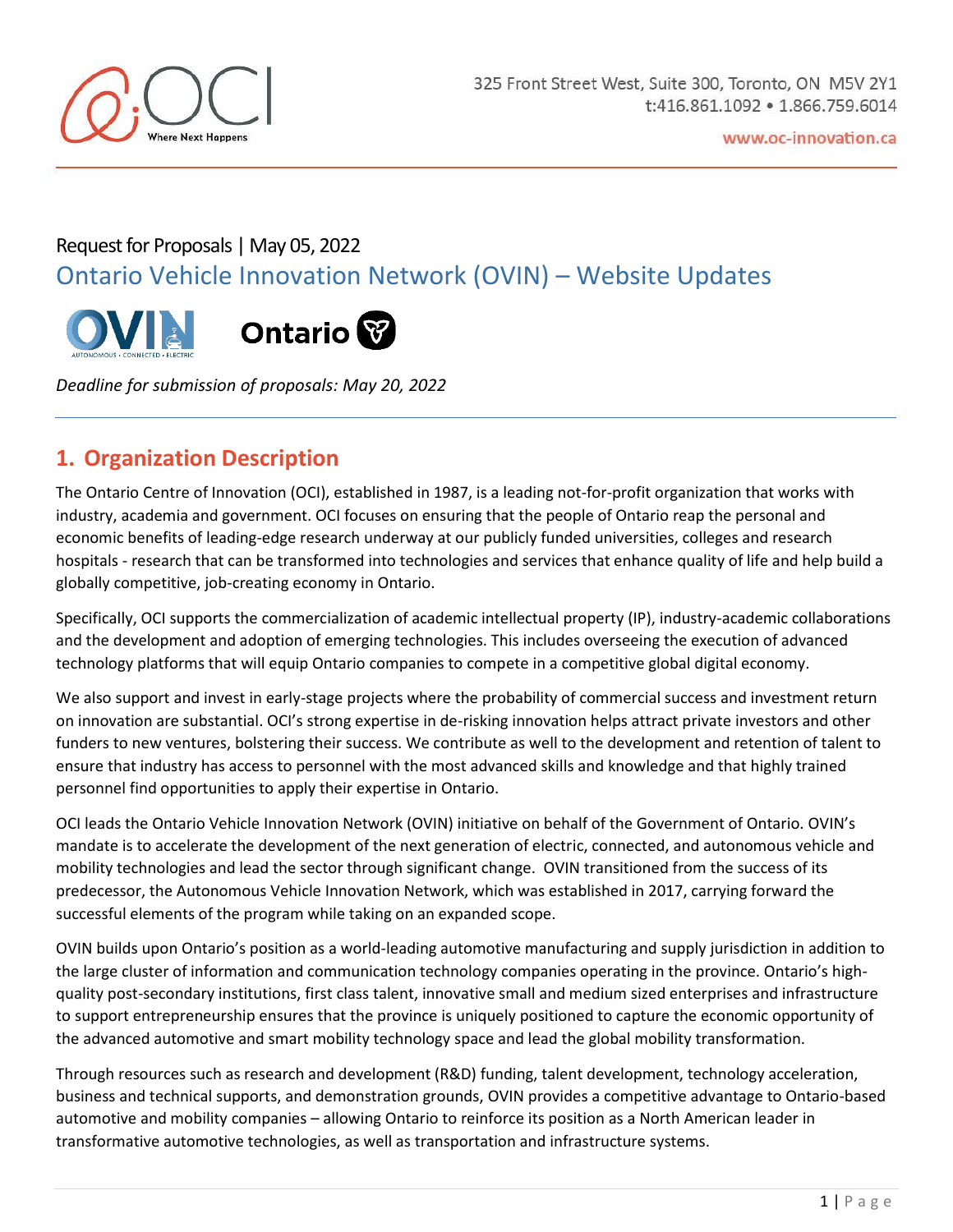

OVIN is supported by the Ontario Ministry of Economic Development, Job Creation and Trade (MEDJCT) and the Ontario Ministry of Transportation (MTO).

## **2. Objectives**

With the official launch of OVIN in December 2021 brings the need to ensure the new brand is strong, while continuing to increase its reach and engage a variety of stakeholders with its ongoing work. Updates and modifications to the current website are required to continue to broaden partner and client engagement prospects, drive more traffic, raise awareness about the automotive technology and smart mobility innovation ecosystem in Ontario, and ensure the narrative of OVIN clearly demonstrates its value proposition.

The purpose of this request for proposal is to invite interested and qualified consultants and service providers to submit a proposal to update and optimize the OVIN website, which was recently revamped with the OVIN launch. The website updates include but are not limited to updating the content, appearance, layout and structure of the website, including the format for presenting pertinent information and resources. Optimization is required to the website's SEO, and to continue to enable visitors to easily access information, ensure navigation is intuitive and user-friendly. Updates are required to ensure the smooth incorporation of French translation of the newly developed content, and adequately linking to a new skills, talent and workforce development work stream and corresponding platform (ovin-navigator.ca). In addition, accessibility needs to be optimized, ensuring an equity, diversity and inclusion (EDI) lens is used across all pages of the site.

To support the future of the industry, and to strengthen and diversify the next generation talent pipeline and build capacity within all regions of Ontario, OVIN released a Talent Strategy & Roadmap and a Skills & Career Navigator in January 2022. This work is positioning Ontario's automotive and mobility sector for long-term success by outlining key objectives and initiatives to help achieve OVIN's 2030 vision for Ontario's automotive and mobility workforce: to have a highly skilled, adaptable, and diverse workforce in the sector, reinforced by a global-leading network that provides tailored and responsive initiatives that meet the workforce's evolving needs. To ensure Ontario stays at the forefront of transformation within the automotive and mobility sector, the province will need to be proactive in addressing the future talent needs of the sector. As the needs of Ontario's talent development landscape grow and evolve, some skills for current and future workers will remain the same, while others will change. New skillsets will be required to keep up with the sector's growth and transformation. OVIN's work on Skills, Talent, and Workforce Development is supporting Ontario's automotive and mobility sector in better accessing and developing talent with the right skills, in the right place, at the right time. This work needs to be showcased and more readily accessible through ovinhub.ca, so that our stakeholders and partners, as well as those who are interested in learning more about our objective and initiatives, can find a direct pathway through the website.

## **3. Key Components and Requirements**

The Consultant will work with OVIN to obtain necessary items to complete the following:

- Fix the Connect "Button" menu to resemble the rest of the menu
- Create an alternate menu layout that is less cluttered, especially for the French layout
- Fix the broken search results layout
- Update to reflect change to "OVIN" from "AVIN" throughout (update the copy and logos in MailChimp account)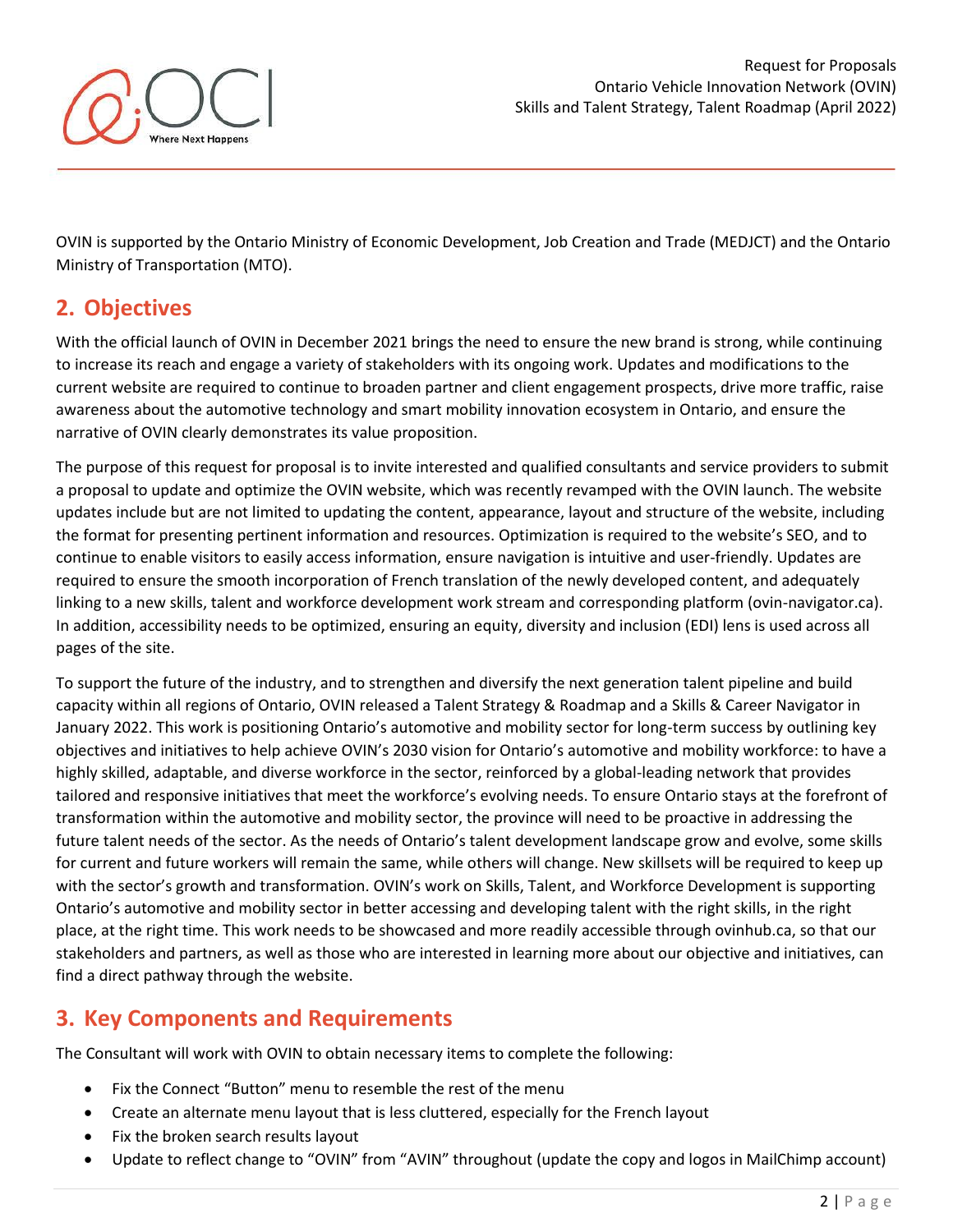

- Update OVIN's Ecosystem Map Consider use cases and determine if this has value being presented as a map vs other format.
- Overall maintenance and best practices for security
- After a purchase of WPEngine's Smart Plugin Manager, configuration required of WPEngine's Smart Plugin Manager
- Toggle of bilingual system across website
- Configure all English and French pages to be linked to one another
- Configure Language Toggle and Menu

here Nevt Hannens

- Conduct an accessibility audit, provide recommendations to enhance accessibility and conduct fixes as required.
- Replace outdated page builder ("Visual Composer") with newer, Gutenberg-based page editing experience.
- Analytics audit provide analytics report and identify opportunities to set up reports that map back to KPIs and goals.
- SEO audit, resulting in recommendations to improve SEO across the site.
- Overall layout updates identify ways to better organize pages, i.e., collapse content to prevent such long scrolling pages.
- Creation of a dedicated Skills, Talent, and Workforce Development page showcasing upcoming events and event summaries, relevant news articles, thought pieces and blog posts, as well as videos highlighting the work we are doing
	- $\circ$  Recommendation for this to be added as its own drop-down section along the menu on the top of the website
	- $\circ$  This will also include a section for relevant Skills, Talent and Workforce Development updates (either from OVIN directly or relevant announcements from the Ministries and Province)
	- o This page will include all relevant information from the Talent Strategy and Roadmap and an interactive version of the roadmap
	- o An engagement platform for students & those in workforce. This could include but not limited to visibility to social media postings, questions, comments, suggestions, feedback forum etc..
- A direct link to the Skills and Career Navigator both on the OVIN home page and the newly added Skills, Talent & Workforce Development drop-down page

#### **3.1** Project Management

As part of the project management activities, the Consultant will prepare for a kick-off meeting, develop a workplan with detailed timelines for all project deliverables and deliver a status and/or weekly update meeting for the OVIN team.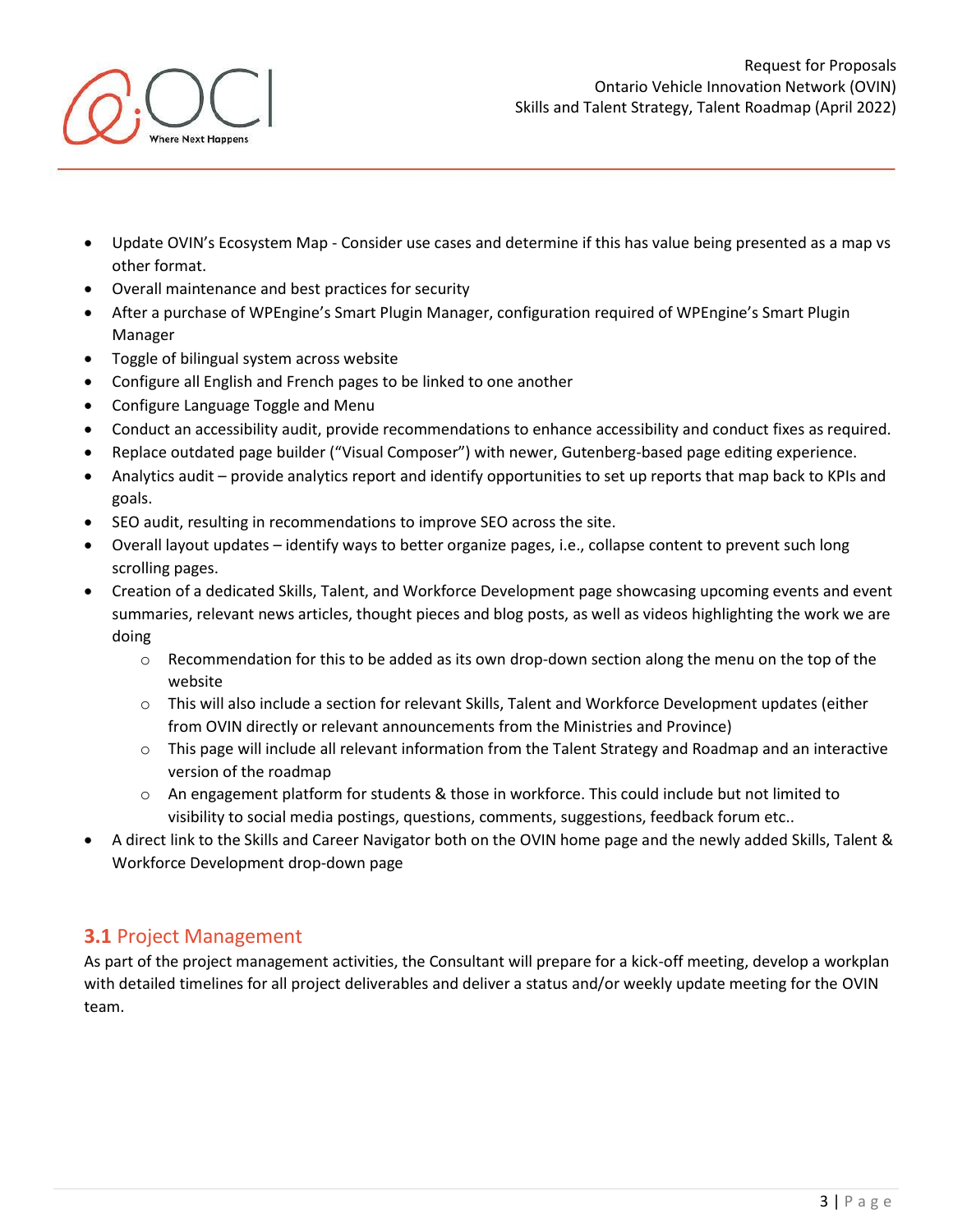#### **4. Summary of Deliverables**

The deliverables for this scope are summarized in the below table:

- $\checkmark$  Fix the Connect "Button" menu to resemble the rest of the menu
- $\checkmark$  Create an alternate menu layout that is less cluttered, especially for the French layout
- $\checkmark$  Fix the broken search results layout
- ✓ Update to reflect change to "OVIN" from "AVIN" throughout (update the copy and logos in MailChimp account)
- $\checkmark$  Update OVIN's Ecosystem Map Consider use cases and determine if this has value being presented as a map vs other format.
- $\checkmark$  Overall maintenance and best practices for security
- $\checkmark$  After a purchase of WPEngine's Smart Plugin Manager, configuration required of WPEngine's Smart Plugin Manager
- $\checkmark$  Toggle of bilingual system across website
- $\checkmark$  Configure all English and French pages to be linked to one another
- $\checkmark$  Configure Language Toggle and Menu
- $\checkmark$  Conduct an accessibility audit, provide recommendations to enhance accessibility and conduct fixes as required
- $\checkmark$  Replace outdated page builder ("Visual Composer") with newer, Gutenberg-based page editing experience.
- $\checkmark$  Analytics audit provide analytics report and identify opportunities to set up reports that map back to KPIs and goals.
- $\checkmark$  SEO audit, resulting in recommendations to improve SEO across the site.
- $\checkmark$  Overall layout updates identify ways to better organize pages, i.e., collapse content to prevent such long scrolling pages.
- $\checkmark$  Creation of a dedicated Skills, Talent, and Workforce Development page showcasing upcoming events and event summaries, relevant news articles, thought pieces and blog posts, as well as videos highlighting the work we are doing
	- a. Recommendation for this to be added as its own drop-down section along the menu on the top of the website
	- b. This will also include a section for relevant Skills, Talent and Workforce Development updates (either from OVIN directly or relevant announcements from the Ministries and Province)
	- o This page will include all relevant information from the Talent Strategy and Roadmap and an interactive version of the roadmap
	- $\circ$  An engagement platform for students & those in workforce. This could include but not limited to visibility to social media postings, questions, comments, suggestions, feedback forum etc..
- $\checkmark$  A direct link to the Skills and Career Navigator both on the OVIN home page and the newly added Skills, Talent & Workforce Development drop-down page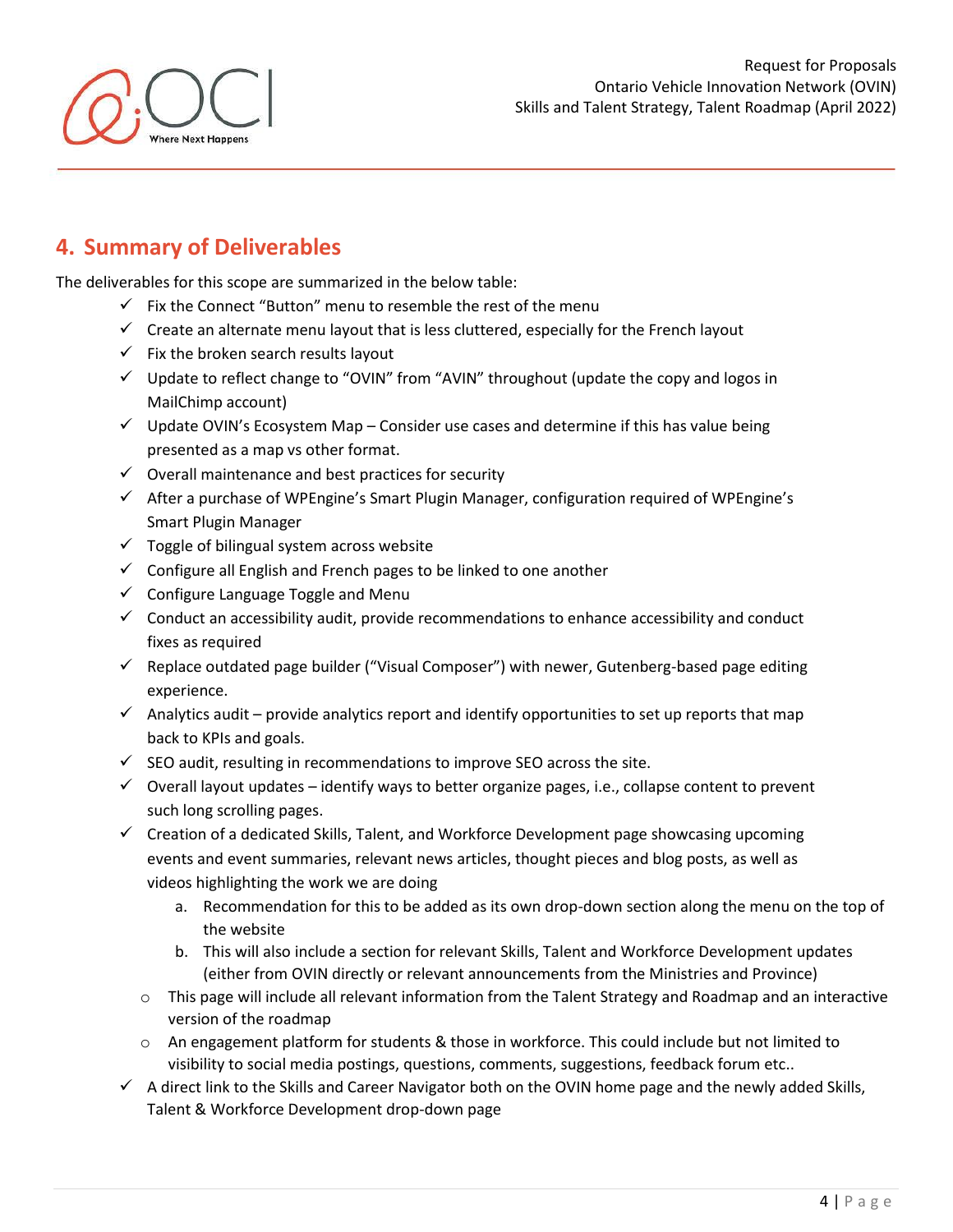

### **5. Timeline**

The following timeline must be considered when developing the project workplan as part of the Consultant's response to this RFP. The Consultant(s) must further identify the overall approach to the project, work details, and schedule to complete all the required project tasks detailed in Section 4 (Summary of Deliverables). It should be noted that the selected Consultant will work with the internal project team to finalize the work plan and confirm the timeline.

| Deadline for submission of proposals | May 20, 2022       |
|--------------------------------------|--------------------|
| <b>Decision by OCI</b>               | May 27, 2022       |
| <b>Project kick-off</b>              | May 30, 2022       |
| <b>Project closing</b>               | September 30, 2022 |

## **6. Bidding Requirements**

- a. **Financial.** Daily rate for the project including any estimated expenses is to be provided.
- b. **Proposal.** Descriptions of the approach and methodology. Detailed timelines and deliverables are to be provided.
- c. **Collaborative Bids**. Consultants are welcome to submit collaborative bids in partnership with other vendors**.**
- d. **Service Level.** Delivery of milestones on time and of a quality acceptable to OCI.
- e. **Terms and Conditions.**
	- $\circ$  Any information provided by OCI either in this RFP or in subsequent verbal or written communications shall be considered confidential and for express use in the preparation of this proposal.
	- o All proposals submitted become the property of OCI and are to be received and held in confidence.
	- $\circ$  All data collected and all resulting reports and publications prepared by the successful bidder will be the exclusive property of OCI.
	- o This RFP does not create an employment relationship. Individuals performing services required by the contract are not employees of OCI.
	- o Any changes to scope of services and associated costs following execution of contract must be submitted in writing and are subject to approval by OCI.
	- o Travel and travel reimbursement are not authorized for this acquisition.
	- o The successful bidder will be paid upon submission of proper invoices to OCI at the prices stipulated on the contract.
	- o Invoices will contain the contract number and reference number.
- f. **Conflict of Interest.** Arms-Length relationship or disclosure of potential conflict of interest is required.
- g. **References.** A minimum of 3 references with details of work completed are to be provided.
- h. **Evaluation Criteria.** Proposals will be evaluated on the basis of:

#### **Skills and Expertise (40%)**

o Understanding of the project objectives and context.